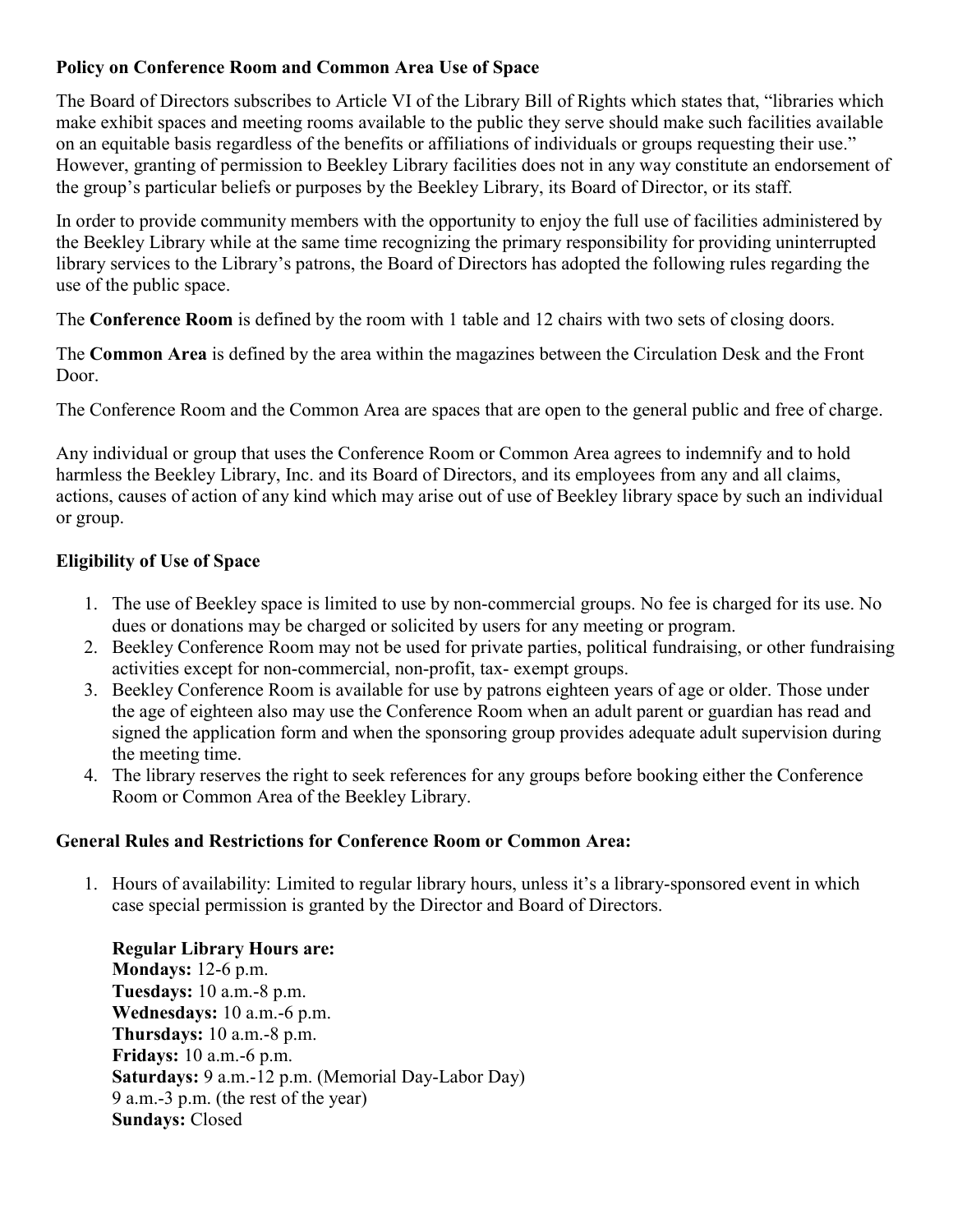- 2. Staff must close the library promptly. Your cooperation is appreciated. Please plan to end your meeting or event 15 minutes before the library closes.
- 3. Availability of the Conference Room or Common Area shall be on a first-come, first-serve basis. To allow for the most access for the most organizations, the number of meetings allowed may be limited to once per month. The time limit for usage is two hours.
- 4. The following priorities shall prevail in case of conflict:
	- a. A group affiliated with or sponsored by the library.
	- b. A New Hartford-based non-profit group.
	- c. Other groups.
- 5. Applications may be accepted for up to two (2) months in advance of the requested date(s) of use. A reservation least one week in advance is recommended.
- 6. All activity must comply with local fire code regulations.
- 7. The sponsoring group may not require sign-in of attendees nor should any follow-up contact be made at the sponsor's initiation. Voluntary sign-in and voluntary follow-up contacts by attendees is allowed.
- 8. Any advertising and press releases by the sponsoring group should direct the public to the sponsoring group, not the library, for information regarding the program, and a contact name and telephone number must be provided.
- 9. Notice of cancellation of room use should be given to the library as soon as possible. It is the responsibility of the group using the Conference Room or Common Area to notify the public of a change of date, time, or cancellation.
- 10. Groups using the Conference Room or Common Area will be responsible for:
	- a. Proper supervision
	- b. Setting up chairs, tables, etc. if necessary
	- c. Restoring the space to the same condition in which it was found.
	- d. Costs arising from any loss, damage, or excessive janitorial services.
- 11. Light refreshments, but no alcohol or full meals, may be served. You will need to provide all food, beverages, paper goods, and/or equipment. Clean-up after the event is mandatory.
- 12. Groups showing films or using other media must secure and show proof of all necessary performance rights or agree in writing to indemnify the library for any failure to do so.
- 13. Local telephone calls may be made in emergency situations. Please contact a staff member for assistance. The library staff will not take incoming phone messages for outside groups.
- 14. Do not store materials at the library before or after your reserved time.
- 15. The library is not responsible for damage to materials or equipment brought in by a group.
- 16. The library is not responsible for providing support materials.
- 17. Users must be considerate of library patrons and not disrupt normal library operations. All groups using the Conference Room or Common Area must abide by our Behavior Policy.

 $\sim$ Approved by the Beekley Library Board of Directors August 25, 2021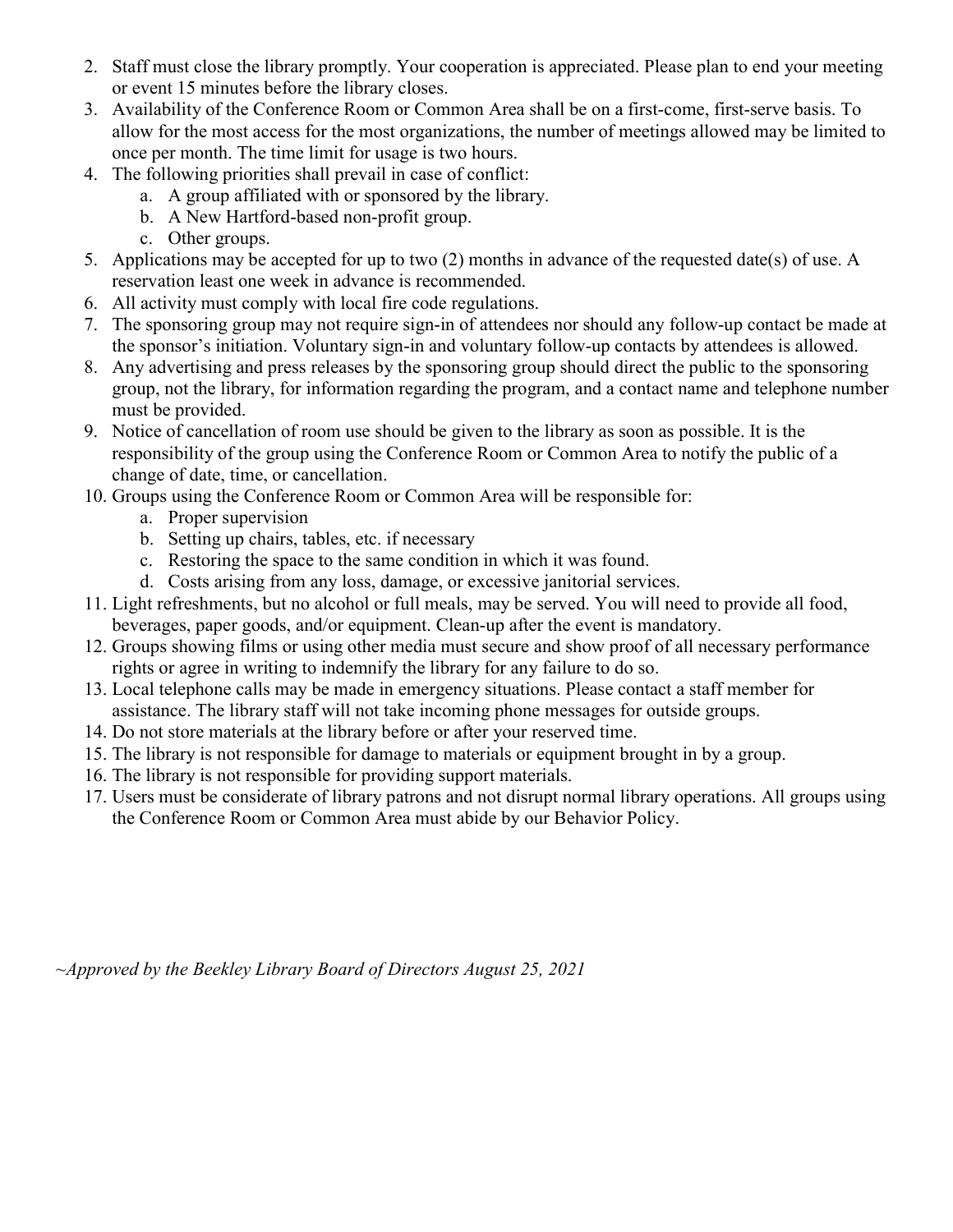#### Beekley Library Conference Room Reservation Form

Any individual or group that uses the Conference Room or Common Area agrees to indemnify and to hold harmless the Beekley Library, Inc. and its Board of Directors, and its employees from any and all claims, actions, causes of action of any kind which may arise out of use of Beekley library space by such an individual or group.

#### General Rules and Restrictions:

- Capacity of the Room: 12 people Provisions: 1 table and 12 chairs. The library is not responsible for providing support materials.
- Hours of availability: Limited to regular library hours, unless it's a library-sponsored event in which case special permission is granted by the Director.

| <b>Regular Library Hours are:</b><br><b>Mondays:</b> 12-6 p.m.<br>Tuesdays: 10 a.m.-8 p.m.<br>Wednesdays: 10 a.m.-6 p.m.<br>Thursdays: 10 a.m.-8 p.m.<br>Fridays: 10 a.m. -6 p.m.<br>Saturdays: 9 a.m.-12 p.m. (Memorial Day-Labor Day)<br>9 a.m.-3 p.m. (the rest of the year)<br><b>Sundays: Closed</b> |  |                                                                                                                                                                                                                                    |                                                                                                                 |  |
|-----------------------------------------------------------------------------------------------------------------------------------------------------------------------------------------------------------------------------------------------------------------------------------------------------------|--|------------------------------------------------------------------------------------------------------------------------------------------------------------------------------------------------------------------------------------|-----------------------------------------------------------------------------------------------------------------|--|
|                                                                                                                                                                                                                                                                                                           |  |                                                                                                                                                                                                                                    |                                                                                                                 |  |
|                                                                                                                                                                                                                                                                                                           |  |                                                                                                                                                                                                                                    |                                                                                                                 |  |
|                                                                                                                                                                                                                                                                                                           |  |                                                                                                                                                                                                                                    |                                                                                                                 |  |
|                                                                                                                                                                                                                                                                                                           |  | Second Choice Meeting Day of Week & Date: \\connection materials are not been applied to the Second Choice Meeting Day of Week & Date:                                                                                             |                                                                                                                 |  |
| Start Set Up Time: a.m. / p.m.                                                                                                                                                                                                                                                                            |  |                                                                                                                                                                                                                                    |                                                                                                                 |  |
|                                                                                                                                                                                                                                                                                                           |  | Meeting Start Time: a.m. / p.m. End Clean Up Time: a.m. / p.m.                                                                                                                                                                     |                                                                                                                 |  |
|                                                                                                                                                                                                                                                                                                           |  |                                                                                                                                                                                                                                    |                                                                                                                 |  |
|                                                                                                                                                                                                                                                                                                           |  | Purpose of the meeting: <u>contained a set of the meeting</u> contained a set of the meeting contained a set of the meeting contained a set of the meeting contained a set of the meeting contained a set of the meeting contained |                                                                                                                 |  |
|                                                                                                                                                                                                                                                                                                           |  | Address: <u>Address:</u>                                                                                                                                                                                                           |                                                                                                                 |  |
|                                                                                                                                                                                                                                                                                                           |  |                                                                                                                                                                                                                                    |                                                                                                                 |  |
|                                                                                                                                                                                                                                                                                                           |  |                                                                                                                                                                                                                                    |                                                                                                                 |  |
| # of expected people:                                                                                                                                                                                                                                                                                     |  |                                                                                                                                                                                                                                    |                                                                                                                 |  |
| by a non-profit and is completely free and open to the public.                                                                                                                                                                                                                                            |  |                                                                                                                                                                                                                                    | I have read and agree to the Policy on Conference Room and Common Area Use of Space. This meeting is being held |  |
|                                                                                                                                                                                                                                                                                                           |  | I will provide a copy of our Certificate of Insurance showing proof and add Beekley as an additional insured.                                                                                                                      |                                                                                                                 |  |
|                                                                                                                                                                                                                                                                                                           |  |                                                                                                                                                                                                                                    | Date:                                                                                                           |  |
|                                                                                                                                                                                                                                                                                                           |  |                                                                                                                                                                                                                                    |                                                                                                                 |  |

You will be notified by the Director when your reservation is confirmed.

~Approved by the Beekley Library Board of Directors August 25, 2021